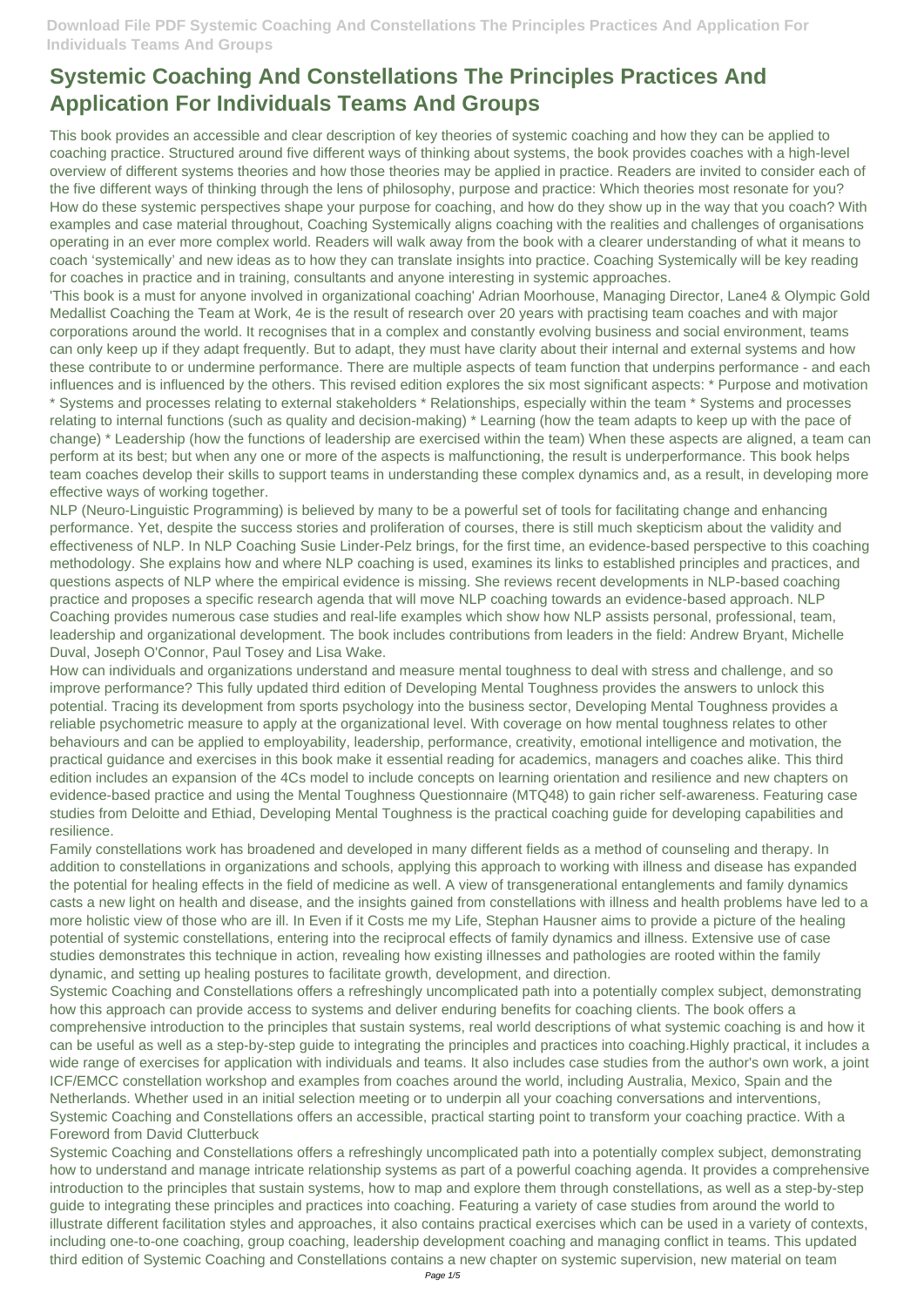coaching, systemic questions and resourcing constellations as well as new and refreshed case studies and updates to wider research and thinking. Whether used in an initial selection meeting or to underpin all coaching conversations and interventions, it remains an indispensable resource for coaches of all levels of experience and in all remits looking to transform their practice, as well as for those studying coaching as part of a degree or coaching qualification.

The Handbook of Coaching Psychology: A Guide for Practitioners provides a clear and extensive guide to the theory, research and practice of coaching psychology. In this new and expanded edition, an international selection of leading coaching psychologists and coaches outlines recent developments from a broad spectrum of areas. Part One examines perspectives and research in coaching psychology, looking at both the past and the present as well as assessing future directions. Part Two presents a range of approaches to coaching psychology, including behavioural and cognitive behavioural, humanistic, existential, being-focused, constructive and systemic approaches. Part Three covers application, context and sustainability, focusing on themes including individual transitions in life and work, and complexity and system-level interventions. Finally, Part Four explores a range of topics within the professional and ethical practice of coaching psychology. The book also includes several appendices outlining the key professional bodies, publications, research centres and societies in coaching psychology, making this an indispensable resource. Unique in its scope, this key text will be essential reading for coaching psychologists and coaches, academics and students of coaching psychology, coaching and mentoring and business psychology. It will be an important text for anyone seeking to understand the psychology underpinning their coaching practice, including human resource, learning and development and management professionals, and executives in a coaching role.

Hawkins and Turner argue that coaching needs to step up to deliver value to all the stakeholders of the coachee, including those they lead, colleagues, investors, customers, partners, their local community and also the wider ecology. Systemic Coaching contains key chapters on how to contract in various settings, how to work relationally and dialogically, how to expand our own and others' ecological awareness, how to get greater value from supervision, work with systemic ethics and expand our impact. While illustating why a new model of coaching is necessary, Hawkins and Turner also provide the tools and approaches that coaches and clients need to deliver this greater impact, accompanied by real-life case examples and interviews from the authors and other leading coaches and leaders globally. Systemic Coaching will be an invaluable resource for coaches in practice and in training, mentors, coach supervisors, consultants in leadership development and HR and L&D professionals and leaders.

A practical volume, that outlines the practice and art of Systemic Team Coaching(R). Clear guidelines, challenging interventions and dynamic models for working with teams in their systemic context are provided. This gives coaches the opportunity to deliver tangible, sustainable results for teams, their stakeholders and the wider organisation.

Benjamin Franklin once said: "Every problem is an opportunity in disguise." In the new and highly successful approach of solutionfocused conflict management described here, the focus is on discovering these opportunities to find the "win-win" scenario. The key lies in asking eliciting questions about goals, exceptions, and competencies and in motivating clients to change. Clients'

Coaching is not reserved for those who have 'coach' on their business cards. We all coach in some way or another. Although they may call it differently, parents, teachers, entrepreneurs, managers, therapists and consultants, they all coach often. In Systemic coaching you learn how to apply your knowledge and skills from constellations in one-to-one situations. In every system people are a part of, there are patterns and trauma's. Some are obstructive. Systemic coaching can give you knowledge, impulse and structure to deal with these blockages. Amongst other things, this book consists of a list of more than 40 commonly found symptoms in systems: what for instance is the cause and effect of abortion, a glass ceiling or fraud in a system? And what are suitable interventions? Authors Jan Jacob Stam (1954) en Bibi Schreuder (1953) know better than anyone how systemic coaching works. As founders of the Bert Hellinger Institute of The Nederlands, they have trained and guided thousands of professionals in systemic awareness. With great expertise and depth, they give their reader new ideas, new questions and new methods to do interventions at systemic layers.

Consultants are usually invited to work in an organisation when its own managers are unable to find solutions to business problems. Then expert help is brought in - on a temporary basis. Systemic consulting is uniquely different from any other consulting approach in that it is not the consultant who is the expert, but the organisation itself. The authors regard organisations as living systems. Their grasp of what makes a living system, its characteristics and to what degree one can recognise them in an organisation, is what they write about in the first chapter. In chapter two they give an insight into the various sources of the systemic approach. In the third chapter they look more deeply into organisations as living systems. They discuss the fundamental needs that must be fulfilled in order to create a perfectly-sound organisational system. They also describe some reaction patterns which organisations might show if one or more of these needs are not met. In chapter four they encounter the systemic consultant. They start with the basic attitude needed to strengthen organisational systems and continue by elaborating what is so specific about the way the systemic consultant works. There were two reasons for writing the short, fifth, chapter about systemic coaching. There is its relationship with systemic consulting and the fact that many consultants also work as coaches. As the focus of the book is on supporting and strengthening organisational systems, this chapter, about individual coaching, is quite short. Consultants usually appear in organisations when something has gone wrong or when managers can't fix the problem themselves. But the systemic approach really can support the prevention of problems. It is satisfying when every person, carrying out their everyday tasks and duties, contributes easily to the vital energy of an organisation. As this is mainly in the hands of team leaders, managers and directors, chapter six offers some preventive and everyday systemic interventions as tools for these groups. In the seventh and last chapter they will give you an idea of how to look systemically at the world around you. The company isn't booming, the customers are drifting away, innovation is at a standstill – What's wrong? A rational analysis can provide you with pieces of the problem, but never the whole picture. Systemic constellations give you the missing link. Success with this method in companies such as Daimler-Chrysler, IBM, and BMW has contributed to a booming interest in Europe. When the systemic structure of a team, company or market becomes clear, it is obvious what has to happen next. Individuals who are not involved in the problem situation are used to represent people or parts of the company and a trained consultant uses feedback from the representatives to reveal hidden dynamics and point to solutions. Anyone in a position of responsibility in industry or government, or an organisation in health education or welfare can profit from this book. It is easy to read and practical, with case examples and short summaries for quick scanning. "A totally obscure situation suddenly became as clear as day. How come we couldn't see the obvious before?! For all of our company leaders it was a total revelation." O. Wassermann, CEO of Wassermann AG/Swisslog, Munich, Germany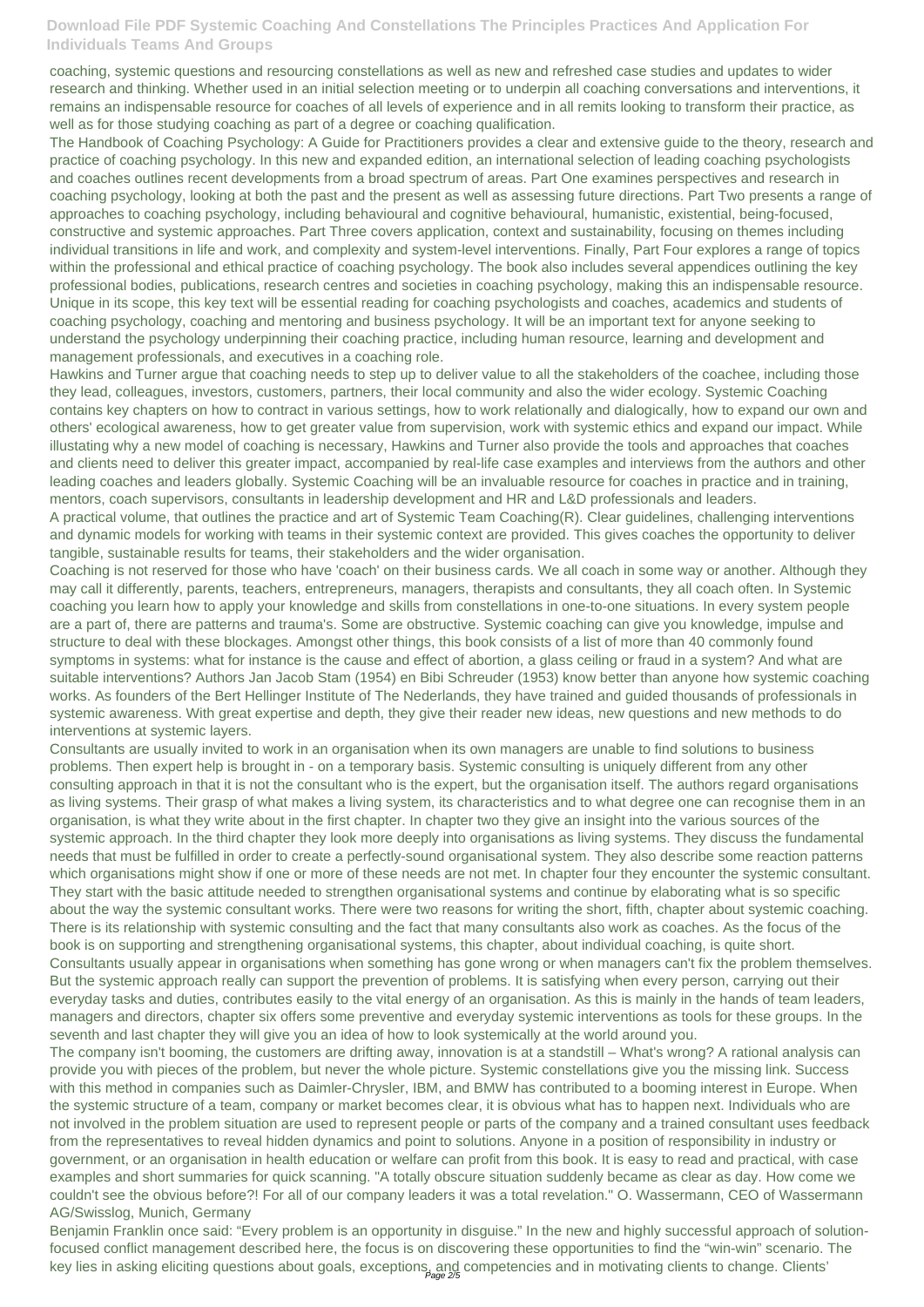perspectives are considered primary, and they are empowered to formulate their own hopes for the future and to devise ways to make them happen. Focusing on the preferred future facilitates change in the desired direction.

The world's challenges are becoming more and more complex and adapting to those challenges will increasingly come from teams of people innovating together. The Practitioner's Handbook of Team Coaching provides a dedicated and systematic guide to some of the most fundamental issues concerning the practice of team coaching. It seeks to enhance practice through illustrating and exploring an array of contextual issues and complexities entrenched in it. The aim of the volume is to provide a comprehensive overview of the field and, furthermore, to enhance the understanding and practice of team coaching. To do so, the editorial team presents, synthesizes and integrates relevant theories, research and practices that comprise and undergird team coaching. This book is, therefore, an invaluable specialist tool for team coaches of all levels; from novice to seasoned practitioners. With team coaching assuming an even more prominent place in institutional and organizational contexts nowadays, the book is bound to become an indispensable resource for any coaching training course, as well as a continuing professional development tool. This book is essential reading for anyone with an interest in coaching, in both practice and educational settings. It will be of use not only for professional coaches, but also for leaders, managers, HR professionals, learners and educators, in the business, public, independent and voluntary sectors.

Ever feel like you aren't Enough? Overwhelmed by too many demands? Concerned about over-consumption and the climate crisis? You're not alone. The Art of Enough is the challenge of our age. In a world full of pressure to be more, do more and consume more, this practical guidebook will help you find your own version of Enough. Enough is a springboard for self-belief, a healthy work pace and sustainable living, so you can move from striving to thriving. Weaving together ideas, stories and practices, The Art of Enough offers seven ways to ease away from the pull of scarcity and excess, towards flourishing with Enough; finding the balance and boundaries we all need for ourselves and for our world. Becky Hall is a coach, facilitator and speaker and has worked for over 20 years with teams, organizations and leaders, helping busy people all over the world create their own Art of Enough. Filled with practical tools and techniques, The Art of Enough offers seven ways to free yourself to flourish in your life, your work and our world with abundance, flow and clarity. The Art of Enough invites us to find the balance we all need for ourselves and our world.

Hawkins and Turner argue that coaching needs to step up to deliver value to all the stakeholders of the coachee, including those they lead, colleagues, investors, customers, partners, their local community and also the wider ecology. Systemic Coaching contains key chapters on how to contract in various settings, how to work relationally and dialogically, how to expand our own and others' ecological awareness, how to get greater value from supervision, work with systemic ethics and expand our impact. While illustrating why a new model of coaching is necessary, Hawkins and Turner also provide the tools and approaches that coaches and clients need to deliver this greater impact, accompanied by real-life case examples and interviews from the authors and other leading coaches and leaders globally. Systemic Coaching will be an invaluable resource for coaches in practice and in training, mentors, coach supervisors, consultants in leadership development and HR and L&D professionals and leaders.

This book is about organisational development from a systemic perspective. It is about systemic principles. How do they work in organisations? And how do people in those organisations experience them? This book attempts to answer this and many more questions on working with the systemic phenomenological perspective in organisations and society at large. From the same perspective, this book discusses a large amount of issues such as fraud, success, downturn and succession. This book includes many examples of organisations and themes, including constellations in South America, Europe, Russia and the US. Together, they make this book to be a Lonely Planet in the world of working in the systemic- phenomenological way. Jan Jacob Stam, founder of the Hellinger Institute in The Netherlands, and a very welcome teacher and lecturer in more than twenty countries, has been a leader and researcher in the field of systemic work for over 15 years. This book gives you a look into Jan Jacob's experiences and insights. And as always, he has moved on and continues to develop and search for new insights. There are so many interesting questions still unanswered. This book reads like a dream on a cold winters' nights where no one sleeps and Jan Jacob keeps you awake as he makes you part of this special world.

Solution-focused systemic structural constellations for therapy and organisational change. Constellation work is an effective way of externalising and working with problems in family and organisational life. Solution focused practice is the art of building solutions as simply as possible. The author combines the two and sets out a radical yet gentle form of practice. The pioneering work of the author and her partner Matthias Varga von Kibed is highly influential in Europe and appears here in English for the first time.

Understand and apply the principles of systemic coaching and constellations to enhance your coaching practice with the latest edition of this popular guide.

In Systemic Constellations: Theory, Practice, and Applications, Damian Janus examines systemic constellations, a breakthrough method of psychotherapy, coaching, and consulting developed by Bert Hellinger. Janus examines numerous case studies and addresses the broad potential of Hellinger's approach for improving clients' mental and physical health as well as for solving various issues of businesses and organizations.

A practical introduction to systemic coaching and constellations for executive, leadership and team coaches.

Creating Intelligent Teams is a different way to initiate, manage and lead effective and positive change in teams and organisations. For any organisation looking to nurture and develop talent from amongst its own employees, the book offers an accessible, yet highly informative, information resource on: how to recognise the influences on, and dynamics of, individuals and teams how to enhance team performance how effective leaders can boost productivity and build intelligent teams how to access and release the potential in teams how to navigate change successfully how to lead diversity and create culturally intelligent teams.The target audienceCreating Intelligent Teams is aimed at executives, consultants, HR and Organisational Development (OD) specialists, professional coaches and mentors - at all levels of experience, training and background - who are responsible for implementing the strategies relating to leadership, team-building, talent development, management and retention. Creating Intelligent Teams has considerable appeal both for professionals in business and management and those in the fields of consultancy and coaching. iiiTo build a world-class team you need more than handpicked individuals with high emotional intelligence - you need a team with a high RSI. On our journey to success, our team benefitted substantially from integrating the Intelligent Team approach.a"e;Rudolf Pienaar, Divisional Director, Growthpoint Management Services (Pty) LtdRelationship Systems Intelligence enables the team to quickly reach the core of the matter. It starts processes that enable the team members to have constructive collaborations and interactions with concrete and tangible results. The approach shows that everyone is part of the solution, which creates commitment to and ownership of the processes and the results. This practical book shows you how to build an intelligent team. a"e; Christina Hummert, Country Manager: Volkswagen Financial Services, Sweden Performance Coaching offers a guide to the fundamentals of coaching with an overview of all the key principles, tools and case studies you need to develop more advanced knowledge. Whether you're thinking about becoming a coach, already running a professional coaching practice or thinking about how you can embed a coaching culture in your organization, Carol Wilson illustrates how to develop a best practice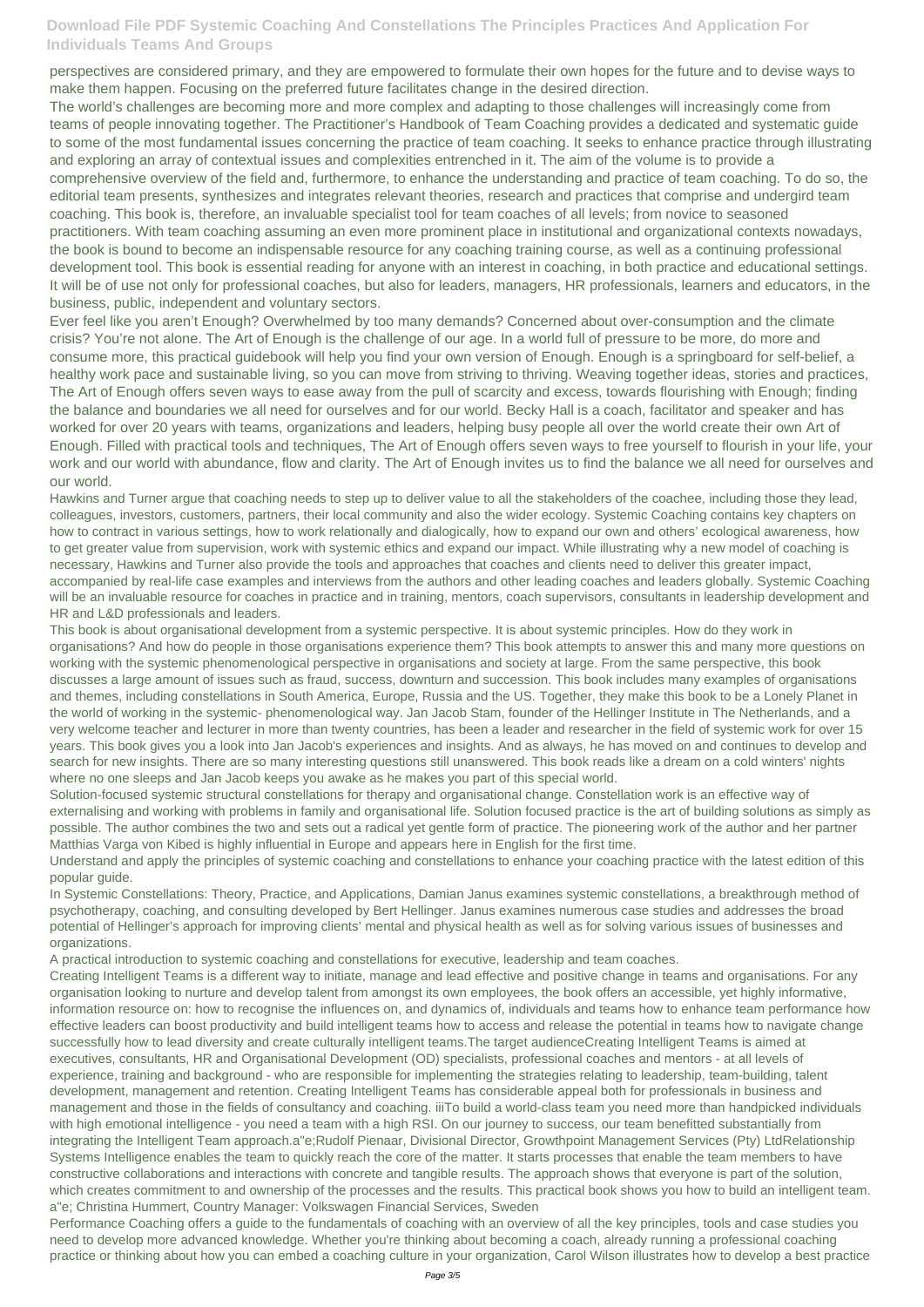approach. Using practical tools throughout and with international case studies to illustrate the various cultural challenges coaches and managers can face, Performance Coaching is a complete resource for developing coaching in any organization. This new edition of Performance Coaching has been completely updated to offer a greater focus on building a coaching culture in organizations and the challenges that leaders face in understanding and developing a coaching approach.

"Claire stimulated a desire to know more about how to use existing skills in new and simplified ways. An altogether great book."—Clive Avril, Executive Coach and Mentor (ACC) "This is the kind of book that, after reading, you will want to have nearby for easy reference and reminders. I suspect that the well-worn pages will be a symbol of the book's lasting contribution to coaching – and to transformational conversations. A clear, concise summation of coaching that will benefit the new and the seasoned coach alike." —J. Val Hastings, MCC and President of Coaching4TodaysLeaders and Coaching4Clergy Fundamentally, coaching is about enabling someone to feel heard and to access new insights into their own life. But how can you facilitate someone else's thinking when you don't know what they already know? It is almost impossible to remember models and questions whilst giving your companion your full attention at the same time. Coaching simply means that you can listen and notice more, getting quickly to the heart of the conversation. Whether you are brand new to coaching, are a trained coach who has lost confidence, or have many years' experience coaching at a senior level, this deeply practical book will teach you how to: • Do less so that your companion can do more • Understand why saying what you see is more useful than listening to any particular story • Put boundaries around a conversation, making it more effective for your companion and easier for you • Tailor how you sit and how you speak to allow a collaborative environment • End any conversation in partnership Tailored to help the practising coach, this deeply practical book is nonetheless useful for anyone who has conversations with people. Claire Pedrick has been coaching for over 30 years. A coach, mentor coach and coaching supervisor, she trains managers, leaders and experienced coaches across multiple sectors to reap the benefits of working more simply. Claire is the Founding Partner of 3D Coaching.

REAL CHANGE IN REAL TIME--THE ULTIMATE GUIDE TO WORKING WITH PEOPLE'S STORIES IN COACHING This is a rare book; it is grounded in both a deep academic rigor and a deep personal understanding of how people change. It is a treasure chest of information and insights based in over twenty years of experience. It will enable you to get to the crux of people's issues in less time and help them make significant shifts in the moment. This book is an indispensable resource for anyone who works with people's stories and wants to develop themselves so they have more impact. The tools and models are presented in simple and clear language. However, there is a depth here that offers a limitless guide for your learning. Narrative Coaching is timely because it works at the level of identities, addresses the collective narratives that shape our stories, and expands the roles and modalities we can use to bring about transformational change with individuals and teams. What is new in this edition: It goes deeper into attachment theory and applied mindfulness It offers design thinking as a framework for adult development It shows how change is a naturally human and integrative process It offers more examples and cases, e.g., how to coach without goals This book will both challenge you and inspire you to think in new ways about what is possible in your life and in your practice.

EMERGENT looks at M&A integration through a systemic lens. With real stories based on the theoretical groundwork of systemic intelligence and organizational constellations it will show why integration often fails, which systemic principles are at play, and which interventions are needed to reignite performance and innovation.

Welcome to the world of Constellations. Family and other forms of Constellations constitute one of the most effective and thrilling modern therapeutic methods that will help you improve your relationships and life in general by allowing love to flow again. Not since Freud has the realm of psychology seen such groundbreaking insights as those provided by Hellinger, the founder of Constellations. Constellation work is a universal tool that will enable you to identify and resolve problems in any sphere of life including personal relationship, health and workplace issues. This easy-to-read book comprehensively explains the method and theory of constellations. To augment understanding, the text is illustrated with detailed authentic case studies from Indra's practice. The latest research and innovative applications of systemic constellations, such as organizational, structural and table constellations are also are discussed, as well as relevant scientific research. Whether you are a layman or spiritual seeker interested in improving your life or a therapist interested in adding another dimension to your therapeutic skills arsenal, this indispensable book is a treasure trove of information and insights that will go a long way in helping you find true understanding about Constellations and how relationships work.

Systems Lead. They lead the whole and they lead the individual. This applies to leaders too. And this makes leadership about leading and following, about knowing and acknowledging, about going with the flow ánd about swimming against the current. Because sometimes you need to swim against the current of life to find a meaningful source there, before allowing yourself to flow with the force of the organisational system. This book will tell you what a system demands of leadership. How organisations can flourish and flow from a systemic perspective. Authors Jan Jacob Stam (1954) and Barbara Hoogenboom (1972) are seen as authorities in this area worldwide. Much of what we know today about organisations on a systemic level, was discovered and given form and language by the Bert Hellinger Institute the Netherlands. Stam and Hoogenboom are founder and owners of this leading

institute.

Whittington shows how to use living maps to see patterns, illuminate dynamics within a group, and facilitate solutions to problems. Aimed at executive, leadership and team coaches, this is a highly practical guide with real world examples and exercises to enhance coaching skills.

"This groundbreaking book offers a compelling understanding of inherited trauma and fresh, powerful tools for relieving its suffering. Mark Wolynn is a wise and trustworthy guide on the journey toward healing." —Tara Brach, PhD, author of Radical Acceptance and True Refuge A groundbreaking approach to transforming traumatic legacies passed down in families over generations, by an acclaimed expert in the field Depression. Anxiety. Chronic Pain. Phobias. Obsessive thoughts. The evidence is compelling: the roots of these difficulties may not reside in our immediate life experience or in chemical imbalances in our brains—but in the lives of our parents, grandparents, and even great-grandparents. The latest scientific research, now making headlines, supports what many have long intuited—that traumatic experience can be passed down through generations. It Didn't Start with You builds on the work of leading experts in post-traumatic stress, including Mount Sinai School of Medicine neuroscientist Rachel Yehuda and psychiatrist Bessel van der Kolk, author of The Body Keeps the Score. Even if the person who suffered the original trauma has died, or the story has been forgotten or silenced, memory and feelings can live on. These emotional legacies are often hidden, encoded in everything from gene expression to everyday language, and they play a far greater role in our emotional and physical health than has ever before been understood. As a pioneer in the field of inherited family